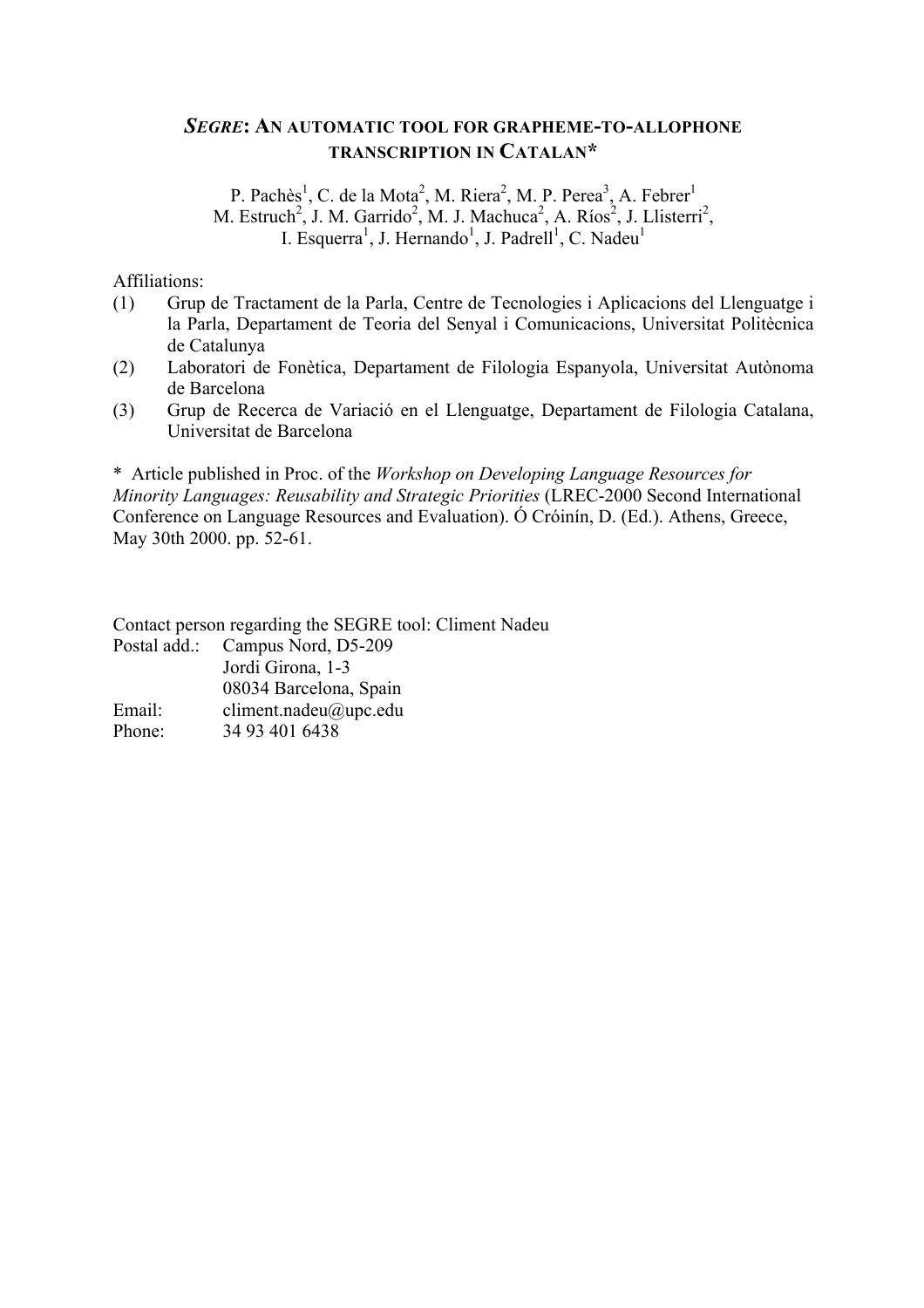# *SEGRE***: AN AUTOMATIC TOOL FOR GRAPHEME-TO-ALLOPHONE TRANSCRIPTION IN CATALAN**

P. Pachès $^1$ , C. de la Mota $^2$ , M. Riera $^2$ , M. P. Perea $^3$ , A. Febrer $^1$ M. Estruch<sup>2</sup>, J. M. Garrido<sup>2</sup>, M. J. Machuca<sup>2</sup>, A. Ríos<sup>2</sup>, J. Llisterri<sup>2</sup>, I. Esquerra<sup>1</sup>, J. Hernando<sup>1</sup>, J. Padrell<sup>1</sup>, C. Nadeu<sup>1</sup>

Universitat Politècnica de Catalunya<sup>(1),</sup> Universitat Autònoma de Barcelona<sup>(2)</sup>, Universitat de Barcelona<sup>(3)</sup>

#### *Abstract*

Segre *is a rule-based automatic phonetic transcription system for Catalan, jointly developed by the Universitat Politècnica de Catalunya, the Universitat Autònoma de Barcelona and the Universitat de Barcelona in the framework of the Catalan Reference Centre for Language Engineering (CREL,* Centre de Referència en Enginyeria Lingüística*).*

*The syntax of the rules has been designed to obtain phonetic transcriptions for four major dialects of Catalan: the Central or Eastern dialect, spoken in the East of Catalonia, the North-Western or Western dialect, spoken in the West of Catalonia (including the South), the Balearic, spoken in the Balearic Islands, and finally the Valencian, spoken in the Valencian Community.*

*The transcriber has been designed in a very flexible way, since the rules are fed to the program, which has very*  little hardwired knowledge. They are defined externally and specified in a number of ASCII text files following a *simple syntax for grapheme-to-allophone and allophone-to-allophone conversion rules, the latter necessary to obtain those modifications due to coarticulation phenomena across word boundaries. So, the tool provides a phonetic transcription, as broad or narrow as desired, in isolated mode (without coarticulation across word boundaries) or in text mode (with coarticulation between words).* 

*Furthermore, and due to the fact that the rules may be tweaked in any desired way, it is also possible, for instance, to transcribe particular subdialects or to obtain more or less narrow transcriptions. This follows from the*  fact that there is not a closed list of allophones in terms of which words are transcribed. Instead, the allophones *are given by the various rule files.*

*The accuracy of transcriptions of new texts, when compared with human expert generated transcriptions, is of 99.1% for isolated words and 99,39% for running text.*

*Segre can be then considered a useful tool to model how coarticulation modifies the isolated transcription of words in real sentences. So, it is helpful not only to build speech synthesis systems but also to train subwordbased speech recognition systems. Certainly, although in simple tasks such as connected digits or phonetic*  recognition no phonetic dictionary is needed, if the coarticulation rules are incorporated into the recognition *network, they may complement the work done by cross-word units.*

#### **INTRODUCTION**

Phonetic transcription is necessary in applications that operate on phonemes or allophones. For instance, the generation of synthetic speech needs the phonetic information that can be derived from the input text. And most speech recognition system architectures are based on a sub-word level and therefore on the phonetic transcription of a text or a vocabulary. In that context of possible applications *Segre* is a useful tool as it obtains automatically a phonetic transcription from an input text.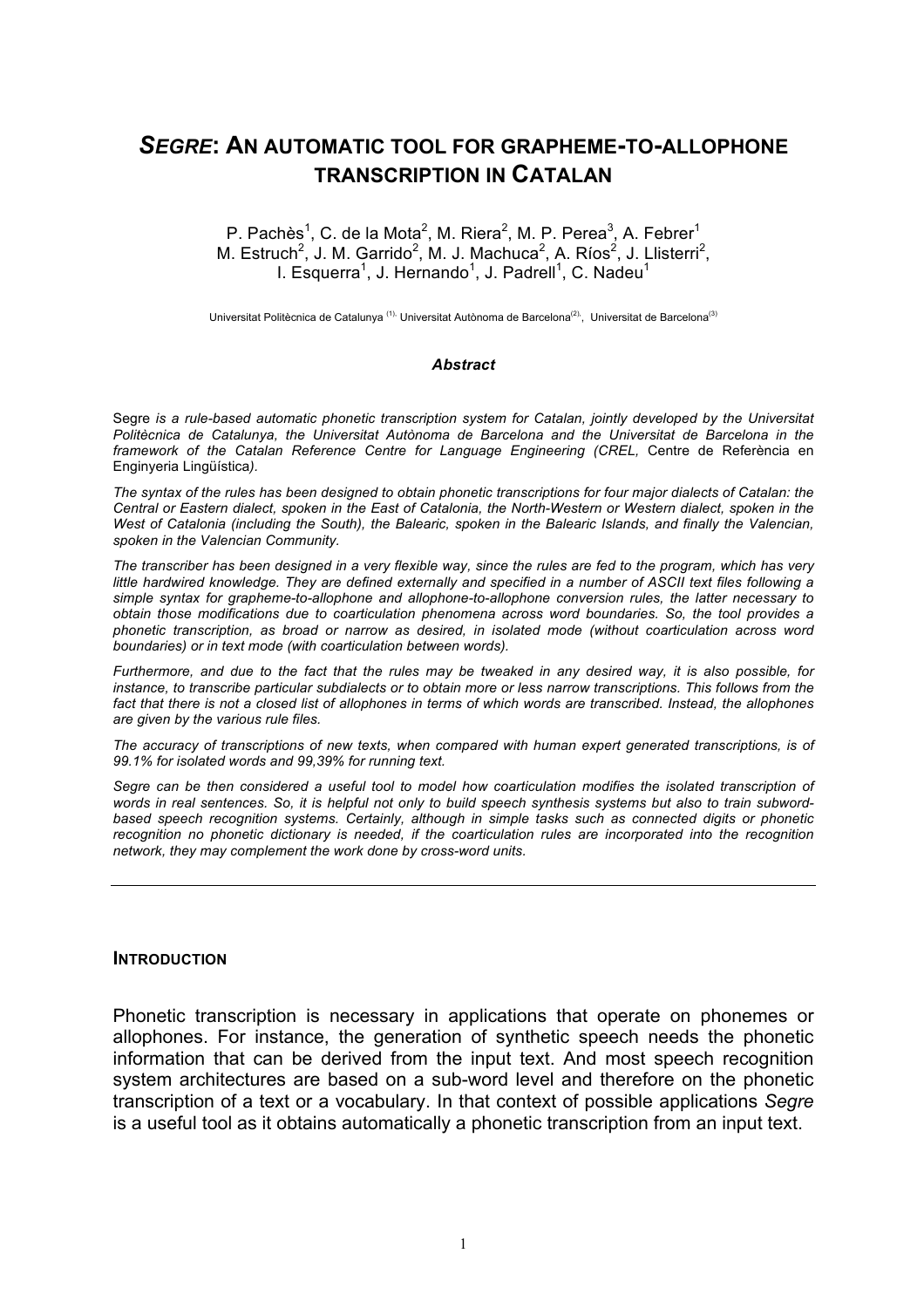*Segre* is a rule-based automatic phonetic transcriber for Catalan, jointly developed by the Universitat Politècnica de Catalunya, the Universitat Autònoma de Barcelona and the Universitat de Barcelona in the framework of the Catalan Reference Centre for Language Engineering (CREL, *Centre de Referència en Enginyeria Lingüística*). As described below, the nature of Catalan language (and its considered dialects) allows the definition of a set of rules (with their exceptions) that specify the mapping from graphemes to allophones. Besides, coarticulation phenomenon can also be described by a set of allophone-to-allophone conversion rules.

However, neither grapheme-to-allophone (GtoA) nor allophone-to-allophone (AtoA) conversion rules have always a unique definition. That is, phonetic transcription can be as narrow or broad as desired, depending on the set of allophones considered. Additionally, transcription rules vary in different dialects or even speaking styles or rates. These facts motivate the design of a system with minimal hardwired knowledge. Conversion rules are fed to the program in a number of ASCII files specifying rules in a simple syntax as well as information about syllable segmentation, prefixes, monosyllable words and general exceptions. Human expert generated rules are easy and immediate to test, as they are external to the code of the program.

Once this knowledge has been loaded, the transcription of each isolated word is done in several steps:

- 1. The word is segmented into parts of word when it has an apostrophe, a dash or starts with a prefix.
- 2. Each part of word is segmented into graphemic syllables by finding the nuclei of the syllables and distributing the intervening graphemes between the different syllables.
- 3. Each word is accented (in Catalan there are fixed rules to do this step).
- 4. GtoA rules are applied from left to right grapheme by grapheme, resulting in a phonetic transcription of each word part, including stress marks (primary or secondary) and syllable boundaries.
- 5. AtoA (or coarticulation) rules are applied between boundary allophones of each word part.
- 6. Syllabic redistribution rules apply to those words having more than one component part.

The *Segre* tool obtains the connected mode phonetic transcription by applying the following procedure to a given input text:

- 1. Punctuation marks (loaded as an argument of the program) are used to identify sentences and therefore they are treated as silences. Each sentence is processed separately.
- 2. Each word is transcribed in isolated mode as defined above.
- 3. Allophones of the word boundaries may suffer from coarticulatory effects, which are defined in the AtoA rules.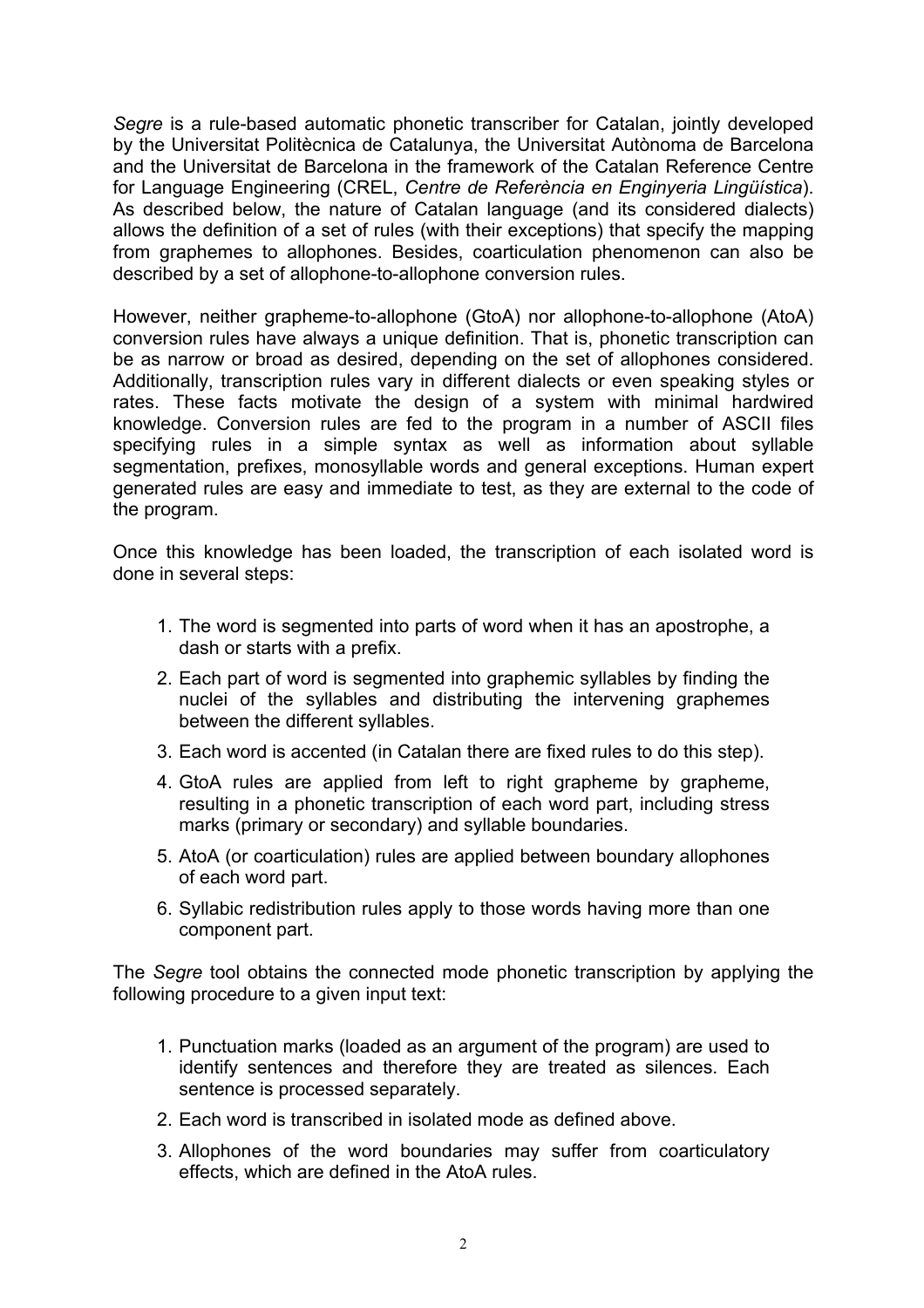4. The application of syllabic redistribution rules is the last step to obtain the final phonetic transcription.

Rule files mentioned above consist of a list of individual rules that are applied one after the other by order of appearance. If an observed rule applies the following rules are ignored and next grapheme (GtoA) or allophone (AtoA) is analyzed. Keywords (to describe groups of allophones) can be defined at the beginning of files to allow rules to be more compact. The syntax of these rules is described as follows:

a. Grapheme-to-allophone rules

#### <graph> [alloph] rule\_predicate

 Each rule specifies to which allophone *alloph* corresponds the grapheme *graph* (how it is pronounced) in the conditions given by the predicate of the rule. Rule predicates are a list of subpredicates indicating particular conditions such as stress, word or syllable position, and preceding and/or following graphemes, among others.

#### b. Allophone-to-allophone (coarticulation) rules

#### [alloph1] [alloph2] rule\_predicate

 Similarly to GtoA rules, it indicates which allophone *alloph2* (which can be empty) substitutes the allophone *alloph1* in the conditions given by the predicate of the rule. Predicates are fairly the same.

#### c. Syllabic redistribution rules

#### [alloph] [action|direction] rule\_predicate

 Accounting for syllabic redistribution, *alloph* is the allophone to which the rule may apply in the conditions given by the predicate of the rule. **The** *action* **can be** *sil* **(syllable) or** *fon* **(allophone) depending on what is moved to the preceding or following syllable, and** *direction* **can be** *esq* **(to the left or preceding syllable) or** *drt* **(to the right or following syllable).**

#### **DESIGNING RULES TO OBTAIN PHONETIC TRANSCRIPTIONS FOR CENTRAL CATALAN**

Although Catalan has a fairly straightforward mapping between graphemes and allophones, its spelling system fails to provide an adequate representation of speech, since there is not a regular one-to-one correspondence between orthographic and phonetic units. For instance, the two graphemes <z> and <s> in words like *zero* [**z**`Eru] ('zero') and *rosa* [rr`O**z**@] ('rose') stand for one rather than two sounds, while the single grapheme <g> stands for two different sounds in words like *gat* [**g**`at] ('cat') and *geniva* [**Z**@n`iB@] ('gum'). If a text is to be transcribed, the engine chooses the right conversion among the different possible phonetic symbols linked to each grapheme. This is achieved by using both phonological and statistical information.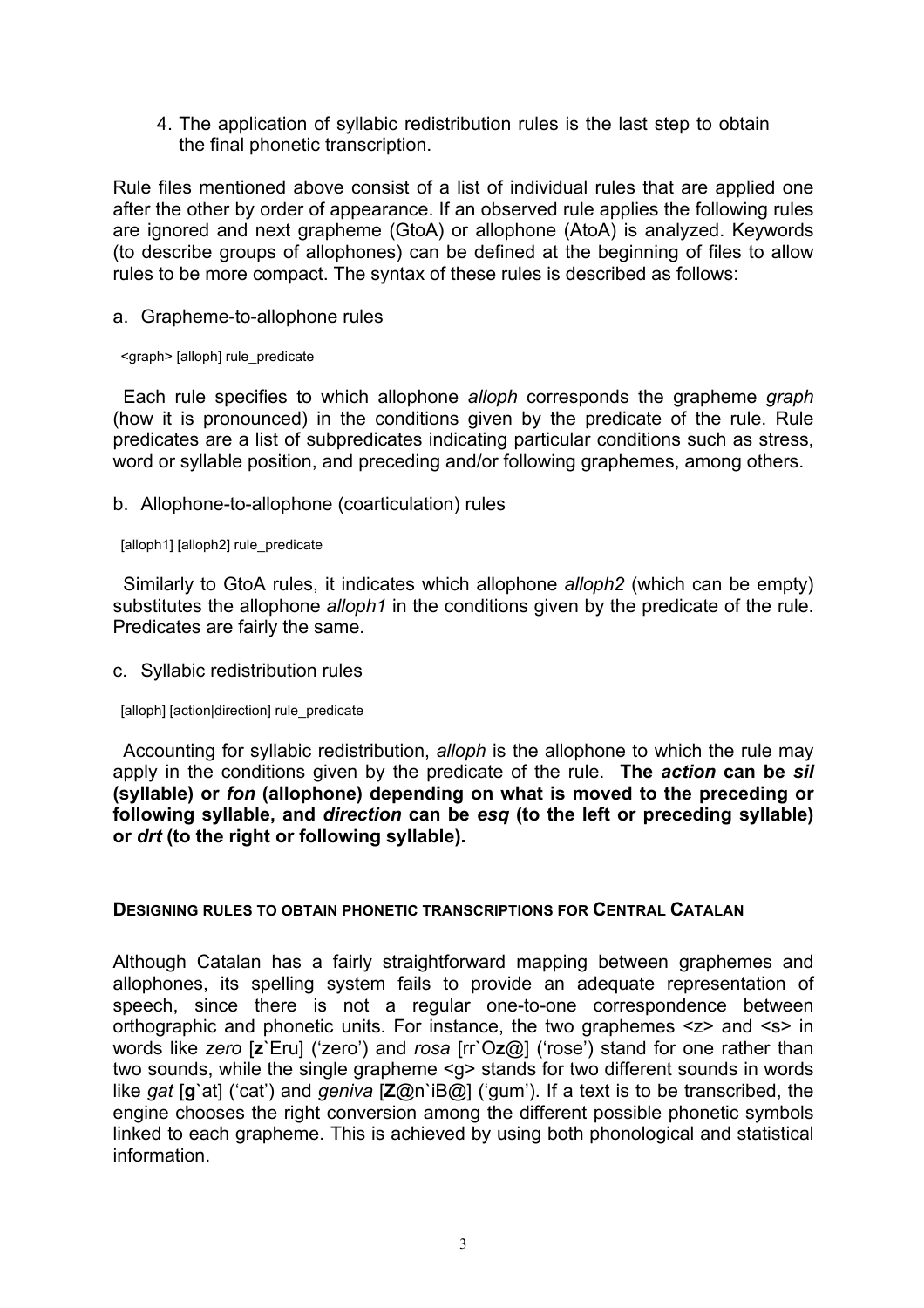-First, phonemic rules fill in predictable information about the way in which the allophones are realised in different environments.

-Second, the remaining cases can be described by means of contextual rules and lists of items. This information is obtained from human expert generated transcriptions of the 67000 entries of the dictionary published by the *Institut d'Estudis Catalans*.

The output of the transcriber is in the form of standard SAMPA (*SAM Phonetic Alphabet*) symbols (Wells, 1987, 1989, 1995)

### **1. Vowels**

The vowel system of Central Catalan has seven vowel phonemes (/i/, /e/, /E/, /a/, /O/, /o/, /u/), but there are rules which neutralise vowel distinctions in certain environments, crucially, according to the stress placement. Thus, unstressed vowels /e/, /E/ and /a/ are in most cases realised as [@], while unstressed /O/, /o/ and /u/ are commonly realised as [u]. The point is that sometimes this rule is not regularly applied.

#### *a. Stressed vowels*

Although there are usually no problems in identifying the phonetic realisation of stressed vowels, there are some phenomena that affect the features of mid low vowels.

-Pre-stressed suffixes, for example, can affect stress placement in the base form to which they are attached. They also force the open realisations [E] and [O] (i.e. *direct[`o]r-direct [`O] ri, núm[@]ro-num[`E]ric*).

-Other cases depend on diachronic processes. The current nature of <e> and <o> depends on the nature of the Latin vowels. We find then alternations, which are arbitrary from a synchronic point of view. The transcriber, since it has no historic information, uses word endings to obtain the right phonetic representation. Some of them are suffixes (*passeig*), but others are not (*corol·la*).

-There are also cases that can be explained using phonetic contextual information, like *perla, terra, borla, orfe*; they are transcribed with stressed open vowels since they are followed by /rr/, which typically triggers vowel opening.

-Some remaining contexts used by the rules have been obtained analysing the global tendency of several strings to be realised in a certain way. That is, words beginning with <lle> tend to be pronounced as beginning with an open vowel: <L`E>.

All the cases that do not follow the proposed rules are treated by means of word lists.

### *b. Unstressed vowels*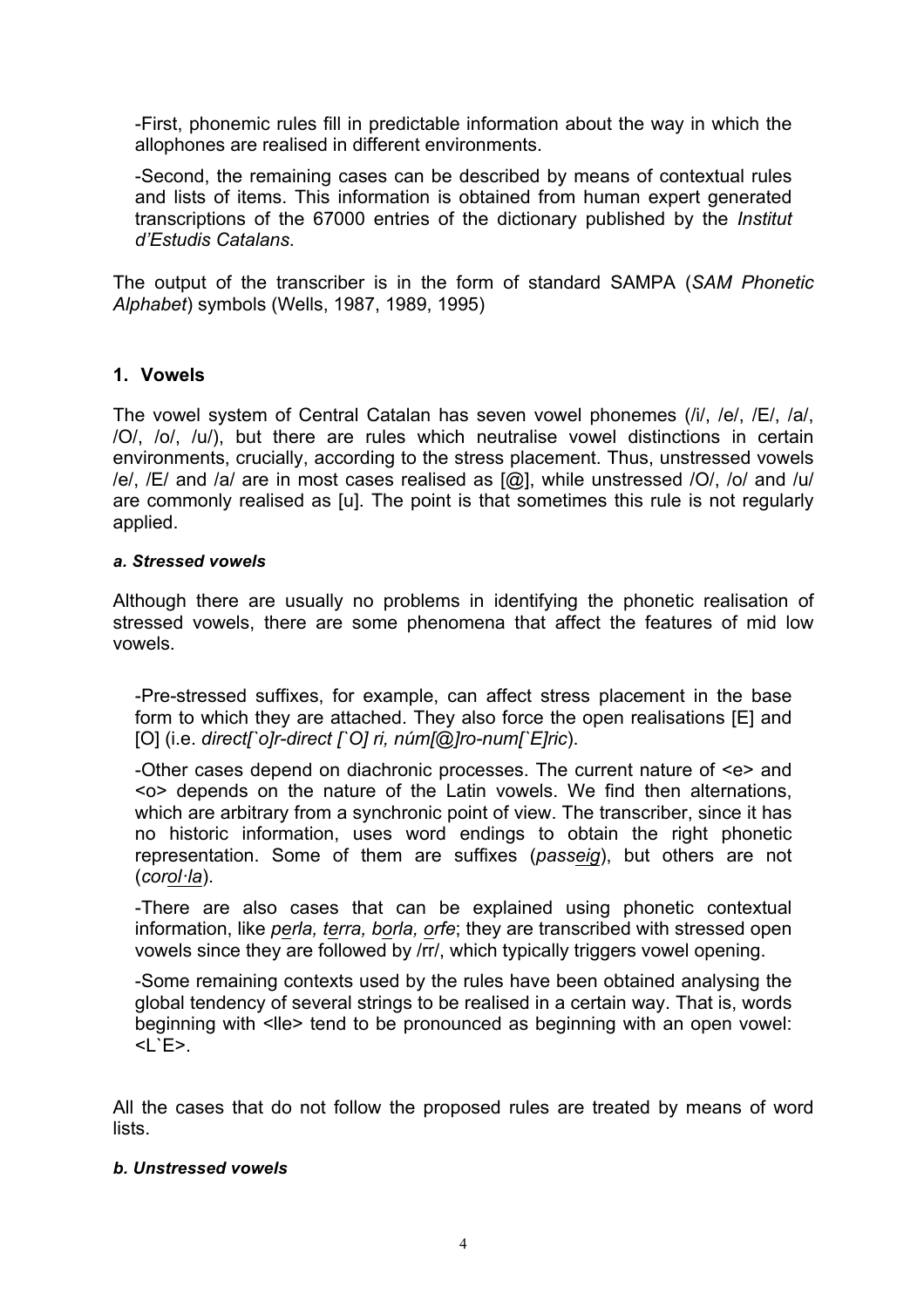Unstressed vowels can also show absence of vowel reduction. In certain cases, /E/ and /e/, instead of being realised as [@], can be realised as [e]. In a similar way, /O/ and /o/ can be pronounced as [o] instead of becoming [u]. However, there are lexical, morphological and contextual restrictions to the vowel reduction rule.

-Lexical constraints. This is the case in loans *(bitter, bàsquet, judo, adàgio, al·legro*), toponyms (*Andes, Mònaco, Oslo, Chicago, Londres*) or anthroponyms (*Montse, Tere, Cloe*), among others.

-Morphological constraints. The transcription system avoids vowel reduction of stressed vowels in the first member of compounds, in stressed prefixes and in adverbs ending in *–ment*. Phonological vowel reduction is supposed to apply after deaccenting rules. So, since these pieces are not deaccented, the vowel reduction rule does not affect them *(trencaclosques, semicercle, primerament*).

-Contextual constraints. For instance, unstressed <e> preceding [a] is necessarily realised as [e], as in *balneari, teatre, real.* This can be also the solution in words obtained by derivational affixation: *teatralitat, realisme*.

The *Segre* tool transcribes [@] when neutralisation is not rule-governed but speakerdependent, as the application of the reduction rule to unstressed vowels seems to be the unmarked option in Central Catalan.

Some phonological processes, crucially those related to adjacent vowels, are sensitive to the occurrence of particular types of boundary. Thus, shortenings, deletions and glide formations are often triggered between base forms, between prefixes and bases, and across word boundaries *(antiinflamatori, microordinador, portaavions, poliesportiu, canvi important, torna aviat, primer i últim, menjar enciam,…*). The transcriber provides the most common output for each environment. However, when other prosodic, syntactic, categorial, or arbitrary lexical information is needed to predict the result properly, the hiatus is preferred, since usually this is the recommended realisation in formal speech.

# **2. Consonants**

Consonants are usually specified for three features: voicing, place of articulation and manner of articulation. Phonemic representations are mapped onto phonetic representations by means of a set of phonological rules. Their outputs form the phonological derivations. In spite of the effects of these rules upon one another, even more common in processes affecting consonants, the *Segre* tool identifies the final output within a given domain directly. Each rule specifies to which allophone corresponds the grapheme in the stated conditions. Therefore, when there are several rules related to a grapheme, the conversion rules that have higher priority apply sequentially before those with lower priority, i. e., a more specific rule applies before the more general rule. The rules must be thus carefully ordered so as to ensure that their interaction is correctly handled.

The phonological system of Central Catalan is governed by different rules affecting consonants, including strengthening, assimilation or deletion processes.

#### *a. BL and GL clusters strengthening*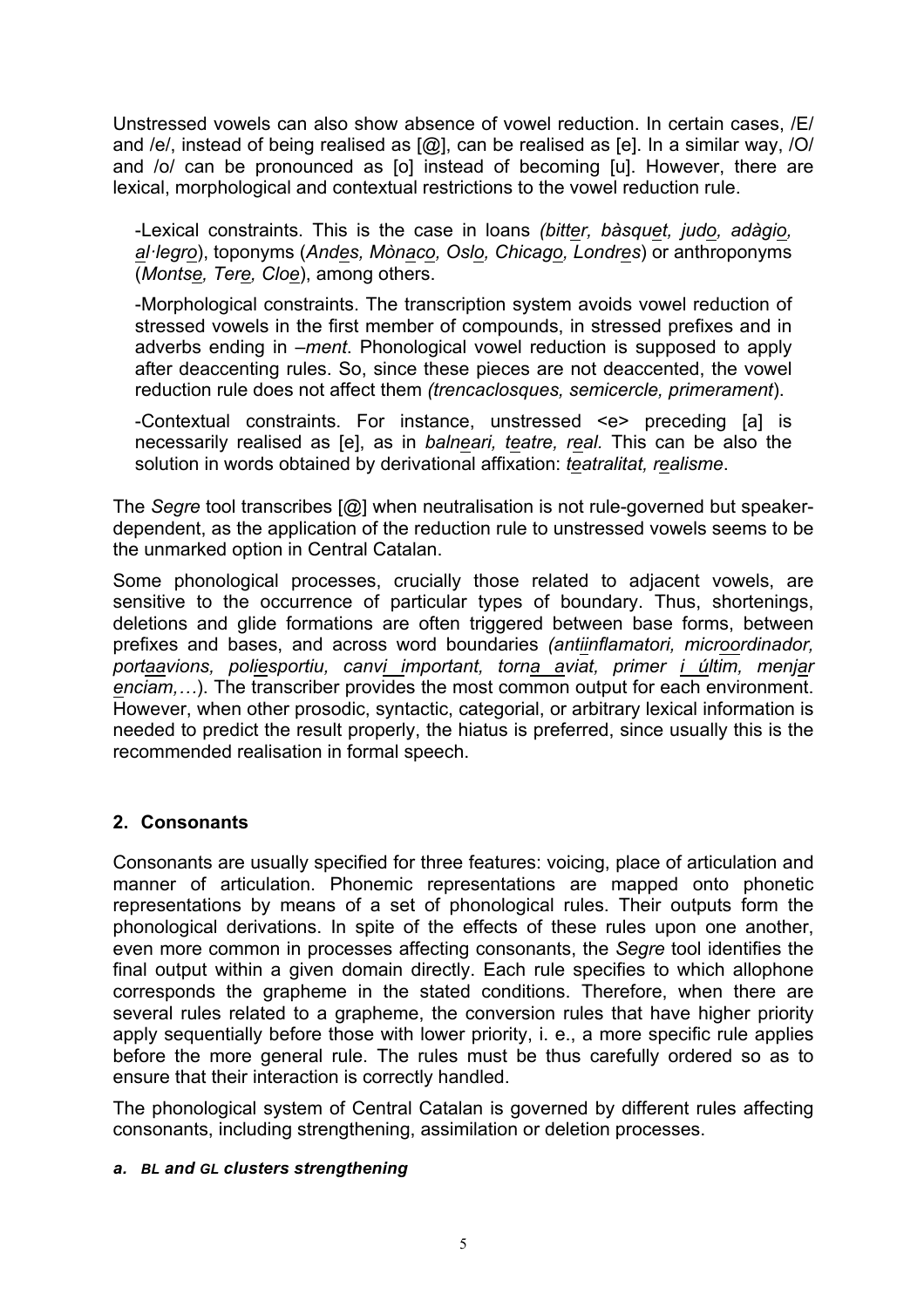Geminate consonants take the highest rank of the phonemic strength hierarchy. The first consonant of the clusters BL and GL is commonly geminated in Central Catalan (Bonet & Lloret, 1998: 93), although the realisation as an approximant or as a geminate stop depends mainly on the stress position and on word formation (*po[bb]le-po[bb]let, su[B]lim-su[B]limar*). However, there is a high degree of variation. To account for this alternation both rules and exhaustive lists of words are required.

#### *b. Strengthening: consonant-final affrication*

Devoiced affricates in word final position are the phonetic form of underlying affricates (*lle[tS]-lle[dZ]a*) or fricatives (*ra[tS]-ra[Z]ar*). There are two phonological processes involved: affrication and devoicing, and they are sensitive to the effect of clitic boundaries (*fu[Z]i, fu[Z]-hi, fu[tS], fu[dZ]* ara). Regulation of rule interaction is then required, since one rule can affect the potential input to another rule. This is easier for the automatic transcriber when graphemes are divergent: *pu[Z]ol (pujol) pu[tS] (puig); fu[Z]i (fugi)-fu[tS] (fuig)*. However, sometimes graphemes are coincident*: pu[tS] (puig)-pu[dZ]mal (Puigmal); fu[tS] (fuig)-fu[Z]-hi (fuig-hi)*.

Using our rule formalism, we may express this as:

*<g> [tS] –davant <i> -tonica –posmot F –fitxer\_exc ../central/excepcions/exc\_zig-menys\_excepcions (file: cen\_regles)*

<g> [tS] –in front of <i> -stressed –word position Final –file with exceptions ../central/exceptions/exc\_zig-except the exceptions (file: central\_rules)

This applies to cases like *puig* or *fuig*. Before clitics, there is no affrication or devoicing at all:

*<g> [Z] –davant <i> -tonica –seguit <-h> (file: cen\_regles)* <g> [Z] –in front of <i> -stressed –followed by <-h> (file: central\_rules)

And, finally, the rule:

*[tS] [dZ] –darrere F\_SONOR SEMICONS (files: cenff\_intra\_regles and cenff\_regles)* [tS] [dZ] –behind F\_VOICED GLIDE (files: central AtoA\_intra\_rules and central AtoA\_rules)

deals with the voicing assimilation in compounds (*Pu[dZ]mal*) and across word boundaries (*pu[dZ] meravellós*).

#### *c. Final devoicing*

Underlying word final obstruents (the class of oral stops, affricates and fricatives) are devoiced in word final position (*tu[p]-tu[B]et*). Forms like *roc (roca, roqueta)* and *poc (poca, poquet)* which end in voiceless have the same phonetic form in spite of their different underlying forms. Besides, the final position is also affected by the voicing assimilation (*pe[z]ar, pe[s], pe[z] desitjat, pe[z] observat*).

The Segre tool transcribes orthographic symbols, so, it obtains independently *pe[z] desitjat* and *pe[s],* which are in different environments: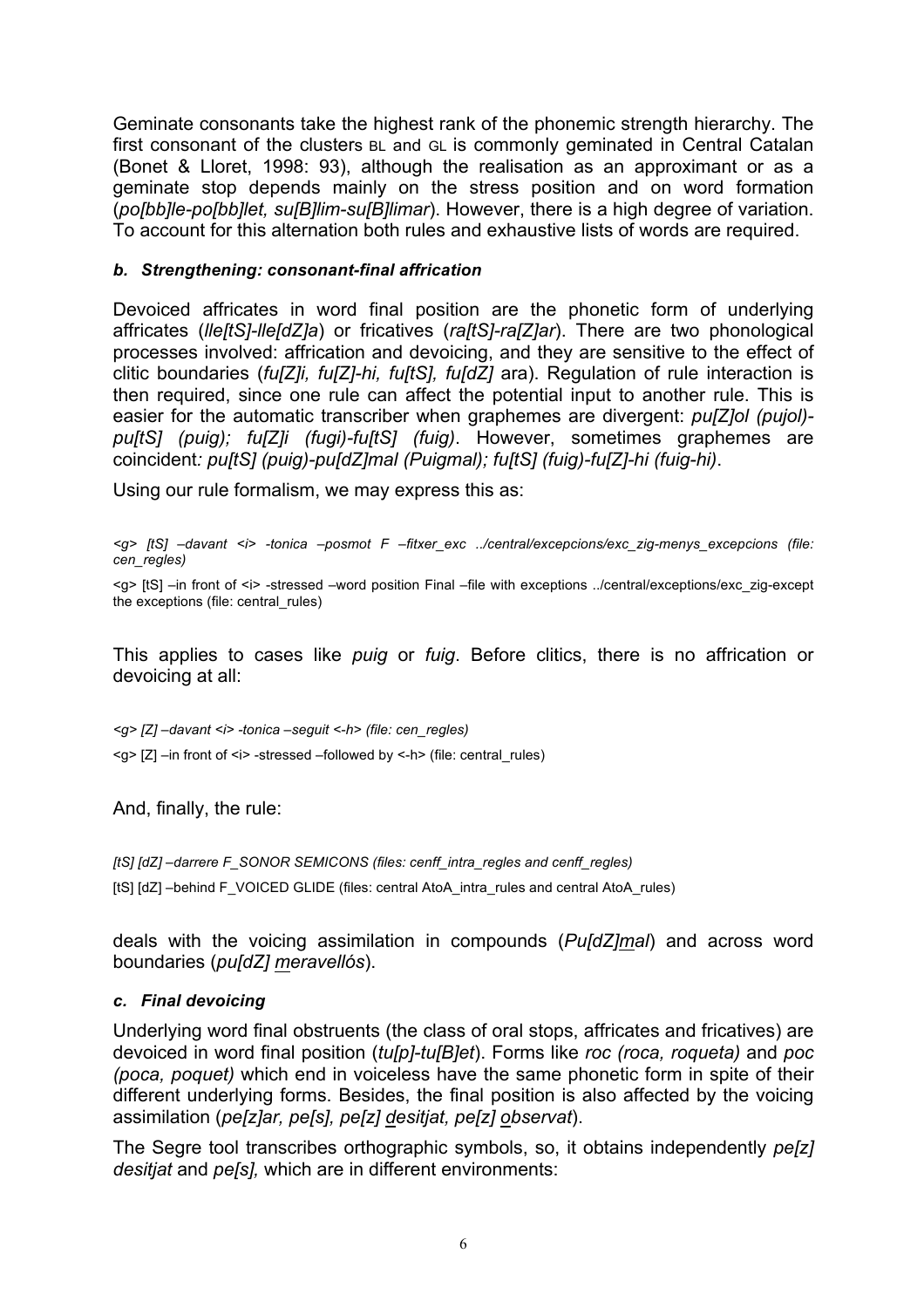| $pe[z]$ desitiat : | [s] [z] -darrere F SONOR SEMICONS F VOCAL (file: cenff intra regles)    |
|--------------------|-------------------------------------------------------------------------|
|                    | [s] [z] -behind F VOICED GLIDE F VOWEL (file: central AtoA intra rules) |
| $pe[s]$ :          | <s> [s] -defecte (file: cen regles)</s>                                 |
|                    | <s> [s] -default (file: central_rules)</s>                              |

*Alberg* and *albergs*, for instance, are transcribed taking into account the application of final devoicing, but *grocs (gro[G]a)* and *pocs (po[k]a)* are not considered for the devoicing rule, since the grapheme <c> is usually linked to voiceless consonants.

### *d. Rhotics*

Underlying rhotics can be realised as trills, flaps or elisions, according to the context. In general, flaps are followed by vowels or  $\langle b, v, d, g \rangle$ , i. e., approximants (*ca[r]gol, ca[r]bó, pè[r]dua*), and trills are found in syllabic coda position preceding consonants other than approximants and also in word final position of oxiton items before pause (*mar*).

### *e. Weakening: stop spirantisation*

In some cases stops can reduce in degree of stricture by becoming an approximant, so that underlying stops /b/, /d/ and /g/ can become approximants or stops at the phonetic representation. Approximants and stops appear in complementary distribution due to its allophonic nature. The occurrence of one allophone rather than the other is then fully predictable from the context, being a general phenomenon that applies within the word and across different words.

### *f. Assimilations*

### Voicing assimilation

Voiceless consonants may acquire some voicing when they are adjacent to inherently voiced segments like vowels or sonorants. In Central Catalan, fricatives and affricates in coda position become voiced before vowels *(pa[z] estret - pa[s]ar, despa[dZ] obert - despa[tS]et*). This rule applies before resyllabification. Moreover, obstruents in coda position agree in voicing with the following consonant. This explains the voiced stop in *po[d] netejar* and the voiceless stop in *po[t] sortir*, both with an underlying voiced consonant (*po[D]er*). The *Segre* tool transcribes *po[d] netejar* and *po[t] sortir* independently, since the rules apply to the same grapheme <t> but in different environments.

Coarticulatory effects are not just limited to the last phone in a word. On the contrary, the whole coda is voiced in cases like *po[gz] bolígrafs, fe[dz] normals, to[dz] nets*. Since the tool is able to identify syllable boundaries and syllable nuclei, these codas are correctly transcribed with voiced consonants.

### Place of articulation assimilation

In Central Catalan there are many assimilations in place of articulation, specially involving alveolar (/n/ and /l/) and dental (/t/ and /d/) consonants in coda position.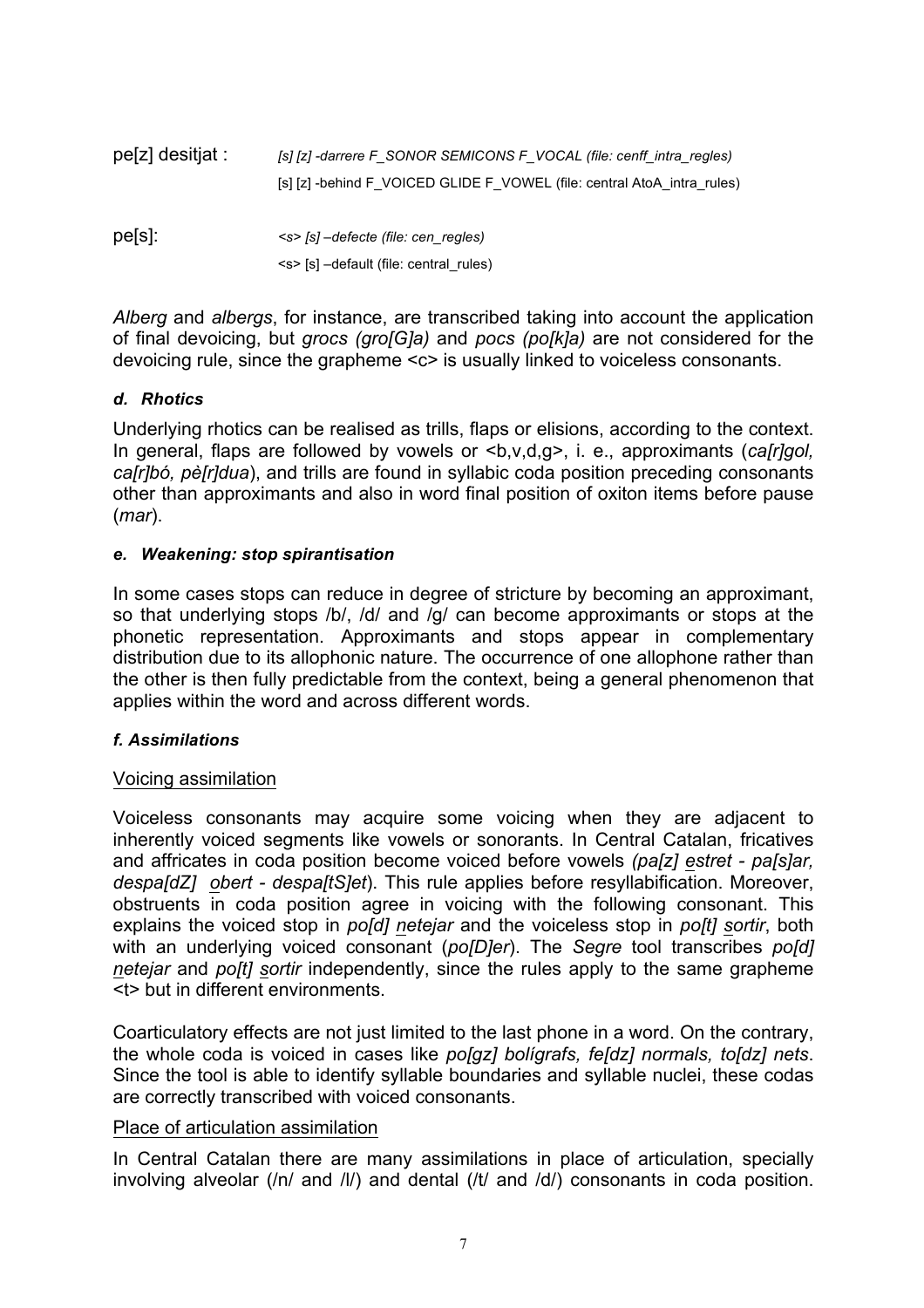Coronals tend easily to assimilate to the place of articulation of the following consonant, even across word boundaries (*i[m]ventar, vindra[m] pintors, po[p] pintar, fe[k] conegut*). This is always the case when assimilations affect nasal consonants, and it is also the only possibility for certain frequent words like *fu[bb]ol* and *se[mm]ana*. However, although all these assimilations involving other coronals are really common in casual speech, they are not supposed to be systematic in formal styles (Bonet & Lloret, 1998: 144; Recasens, 1993: 180). Accordingly, the transcriber avoids triggering assimilations in place of articulation in most cases.

#### Manner of articulation assimilation

Homorganicity (i. e., the fact of sharing the same place of articulation) is the main requirement to allow manner of articulation assimilations in Central Catalan. The homorganic nasal and lateral assimilation process affecting stops in coda position depends on factors like tempo, speaking style and the syntactic cohesion between the words in which the segments are embedded (Bonet & Lloret, 1998: 149). So, the engine does not apply this rule across word boundaries. Some usual words like *espa[LL]a* and *emmo[LL]ar,* which are supposed to have underlying geminates, are transcribed with gemination.

#### *g. Continuant simplification*

Rhotics and sibilants, which are specified as continuant and coronal, can be simplified into a single segment when they are adjacent, partly because of the tendency to avoid sequences of identical phonological objects (*é[Z]aponès, mé[S]op, de[s]alar*). When a sibilant is followed by a rhotic is then possible to rhotize the sibilant: *I[rr]ael*. However, this is not the preferred solution in formal speech (Bonet & Lloret, 1998: 170). Therefore, this is not the output obtained from the automatic transcriber.

#### *h. Deletions*

Underlying /n/ and rhotics in final position undergo the most extreme form of phonological weakening, that is, deletion. When the deleted consonant is /n/, final consonant deletion is not a real problem for the transcriber, since the output of the rule is always represented orthographically (*pa-panet*). Final rhotics, however, are represented by means of orthographic symbols even in the cases subject to elision (*cantar*). Although the environments triggering the process are related to the stress, the rules regulating the pronunciation or omission of rhotics are in fact complex. There are many exceptions and a significant amount of variation among speakers. For this reason, some cases are transcribed using specific lists.

Elision of stops in word final clusters is systematic when the first consonant is nasal or lateral and the consonants are produced at the same major place of articulation. This is then the case *of ca[m] (camperol), mo[l] (molta), fa[N] (fangós)*. In those environments where the elision is optional, the transcriber maintains the cluster, since this is the preferred output in formal speech.

### **3. Syllabification**

Initial syllabification takes place in the lexicon, since the syllable domain is relevant within the lexical phonology. Besides, there may be a level of postlexical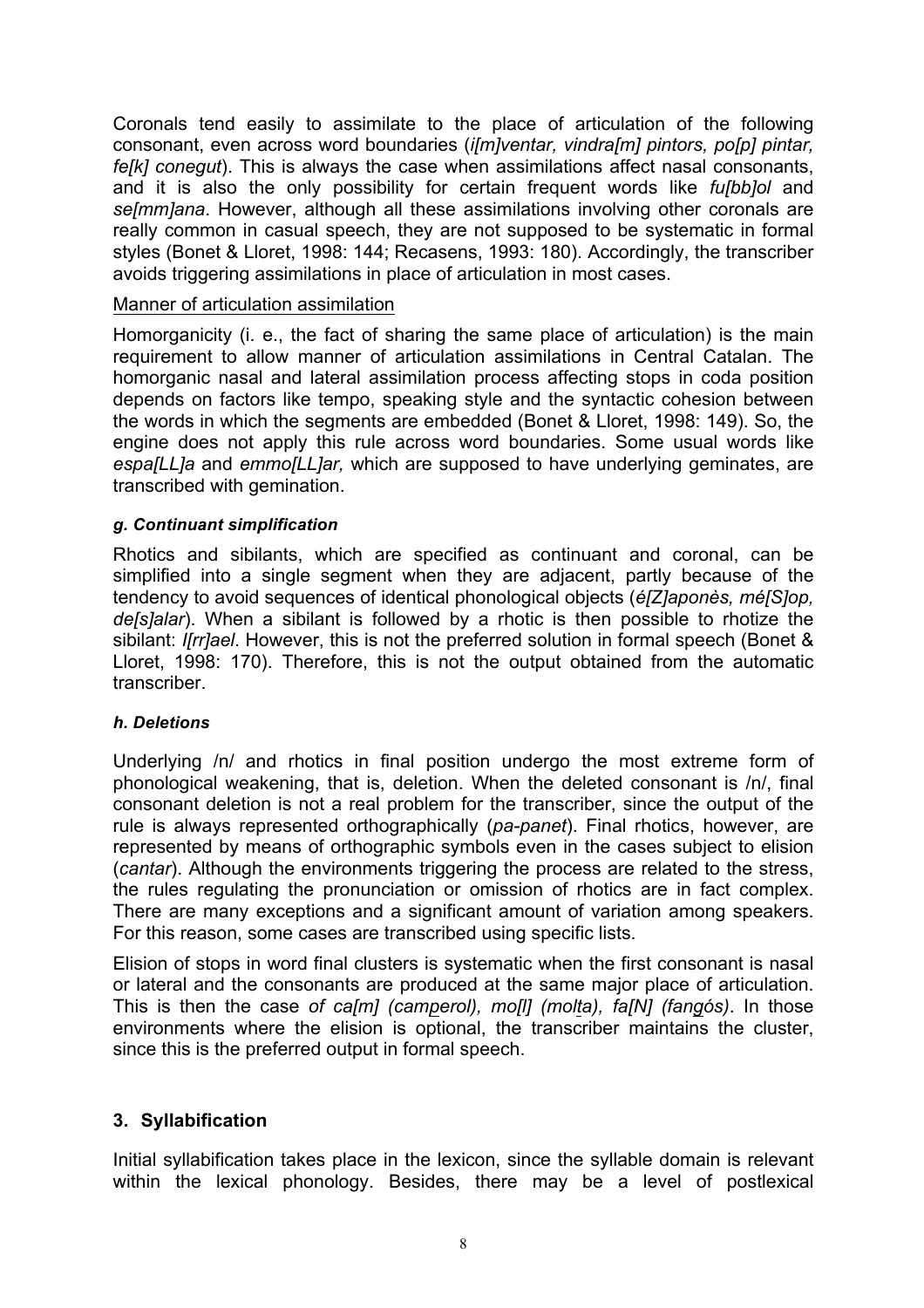resyllabification, relevant for processes that operate across word boundaries. At first, the *Segre* system specifies stress marks and syllable boundaries, and a set of redistribution rules applies afterwards to perform further resyllabification. The resyllabification notion implies that sequences of the sort CVCVCV, as in *mar era*, will be syllabified into a sequence of CV syllables, rather than, say, into one CVC syllable (*mar*) followed by a V syllable (*e*) and a CV syllable (*ra*). Syllables with coda preceding syllables without onset are not allowed. In those cases the consonant in coda position is linked to the next syllable.

#### **CONCLUSIONS**

The Segre engine is a flexible system, with very little hardwired knowledge and a set of rules fed to the program, which transcribes phonetically peculiar subdialects. Possible improvements include a parsing of the sentences to distinguish some words that have a different pronunciation depending on their grammatical category (verbs, nouns, and so on). This would contribute very little to the correctness of the transcriptions obtained automatically, since the accuracy of automatic transcriptions of new texts, when compared with human expert generated transcriptions, is of 99.1% for isolated words and 99,39% for running text.

#### **EXAMPLE**

Accepten a ulls clucs els ídols esportius, artístics o aristocràtics que els venen els agents publicitaris.

(Eulàlia Solé, AVUI, 13-01-2000)

 $@k|s^e$  e p | t  $@|n@|`uLs|kl`u g | z @l|z`i|Dul|z @s|pur|t`iuw s$  $@$  rr | t ` i s | t i g | z ` O | r i s | t u | k r ` a | t i k s | k  $@$  | z | B ` E | n  $@$  | n  $@$  | | z  $@$  | Z ` e n s | p u | B l i | s i | t ` a | r i s

#### **BIBLIOGRAPHY**

BONET, E. & LLORET, M.R. (1998) *Fonologia catalana,* Ariel lingüística, Barcelona.

CASTELLANOS, J.A. (1993) *Manual de pronunciació,* Eumo Editorial, Vic.

IEC (1999) *Proposta per a un estàndard oral de la llengua catalana, I, Fonètica*, Institut d'Estudis Catalans, Barcelona.

MASCARÓ, J. (1983) *La fonologia catalana i el cicle fonològic,* Universitat Autònoma de Barcelona, Bellaterra.

PACHÈS, P. (1999) *Improved Modelling for Robust Speech Recognition*, PhD thesis, Universitat Politècnica de Catalunya, Barcelona.

PALMADA, B. (1994) *La fonologia del català. Els principis generals i la variació,* Universitat Autònoma de Barcelona, Bellaterra.